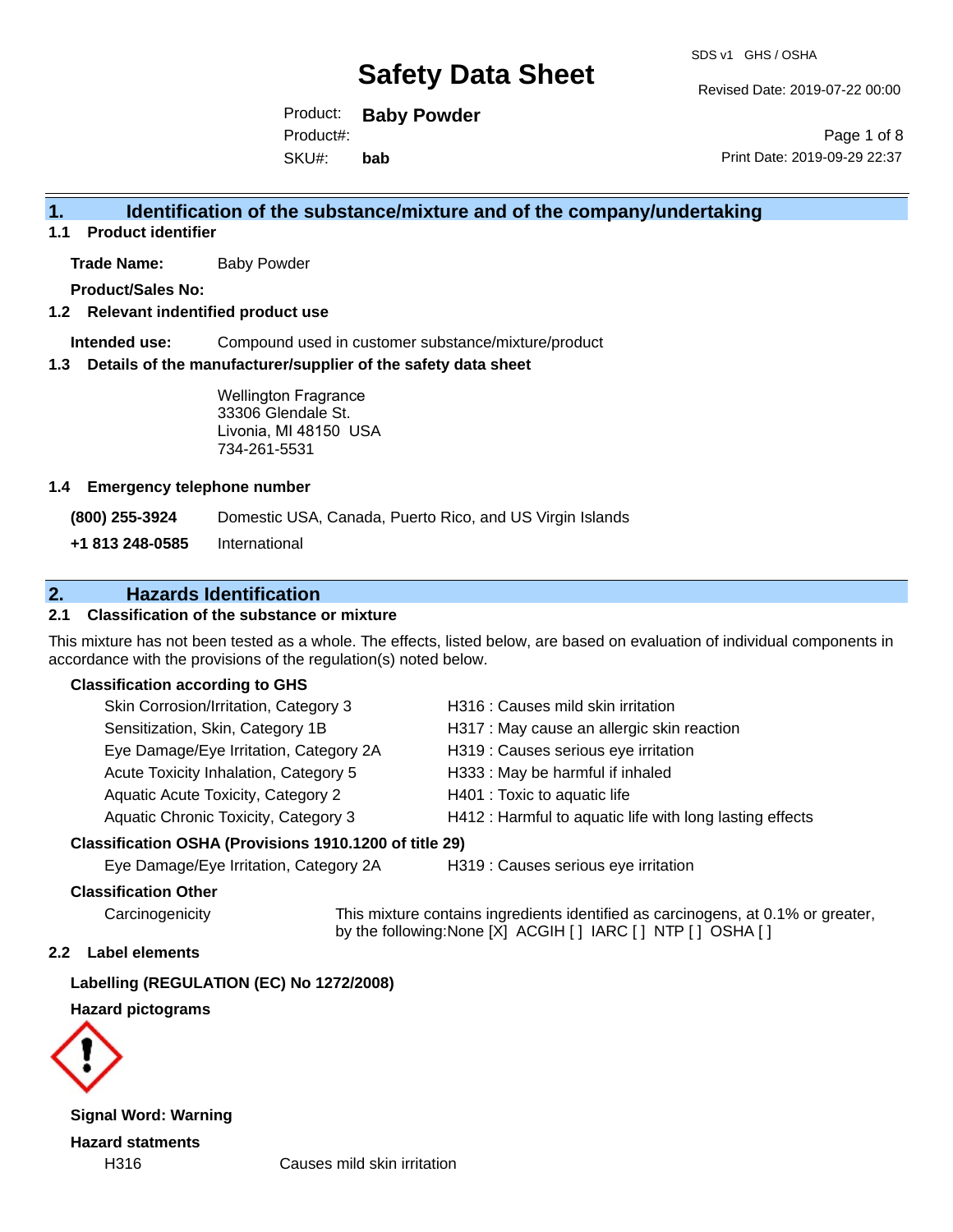#### SDS v1 GHS / OSHA

## **Safety Data Sheet**

Revised Date: 2019-07-22 00:00

Print Date: 2019-09-29 22:37

Page 2 of 8

| Product:  | <b>Baby Powder</b> |
|-----------|--------------------|
| Product#: |                    |
| SKU#:     | bab                |

| H317                            | May cause an allergic skin reaction                                                                                              |
|---------------------------------|----------------------------------------------------------------------------------------------------------------------------------|
| H319                            | Causes serious eye irritation                                                                                                    |
| H333                            | May be harmful if inhaled                                                                                                        |
| H401                            | Toxic to aquatic life                                                                                                            |
| H412                            | Harmful to aquatic life with long lasting effects                                                                                |
| <b>Precautionary Statements</b> |                                                                                                                                  |
| <b>Prevention:</b>              |                                                                                                                                  |
| P <sub>264</sub>                | Wash hands thoroughly after handling                                                                                             |
| P272                            | Contaminated work clothing should not be allowed out of the workplace                                                            |
| P273                            | Avoid release to the environment                                                                                                 |
| Response:                       |                                                                                                                                  |
| $P302 + P352$                   | IF ON SKIN: Wash with soap and water                                                                                             |
| $P304 + P312$                   | IF INHALED: Call a POISON CENTER or doctor/physician if you feel unwell                                                          |
| $P305 + P351 + P338$            | IF IN EYES: Rinse cautiously with water for several minutes Remove contact lenses if<br>present and easy to do. continue rinsing |
| $P333 + P313$                   | If skin irritation or a rash occurs: Get medical advice/attention                                                                |
| $P337 + P313$                   | If eye irritation persists: Get medical advice/attention                                                                         |
| P363                            | Wash contaminated clothing before reuse                                                                                          |
|                                 |                                                                                                                                  |

### **2.3 Other Hazards**

**no data available**

### **3. Composition/Information on Ingredients**

### **3.1 Mixtures**

This product is a complex mixture of ingredients, which contains among others the following substance(s), presenting a health or environmental hazard within the meaning of the UN Globally Harmonized System of Classification and Labeling of Chemicals (GHS):

| CAS#<br>Ingredient     | EC#                | Conc.<br>Range | <b>GHS Classification</b>    |
|------------------------|--------------------|----------------|------------------------------|
| 84-66-2                | 201-550-6          | $60 - 70 \%$   | H316; H402                   |
| Diethyl phthalate      |                    |                |                              |
| 123-11-5               | 204-602-6          | $2 - 5%$       | H303; H402; H412             |
| Anisaldehyde           |                    |                |                              |
| 127-51-5               | 204-846-3          | $2 - 5%$       | H316; H317; H320; H401; H411 |
|                        | a-Isomethyl ionone |                |                              |
| 140-11-4               | 205-399-7          | $2 - 5%$       | H303; H401; H412             |
| Benzyl acetate         |                    |                |                              |
| 103-26-4               | 203-093-8          | $2 - 5%$       | H303; H317                   |
| Methyl cinnamate       |                    |                |                              |
| 120-57-0               | 204-409-7          | $1 - 2 \%$     | H303; H317; H401             |
| Heliotropine           |                    |                |                              |
| 120-51-4               | 204-402-9          | $1 - 2%$       | H302; H313; H400; H411       |
| <b>Benzyl Benzoate</b> |                    |                |                              |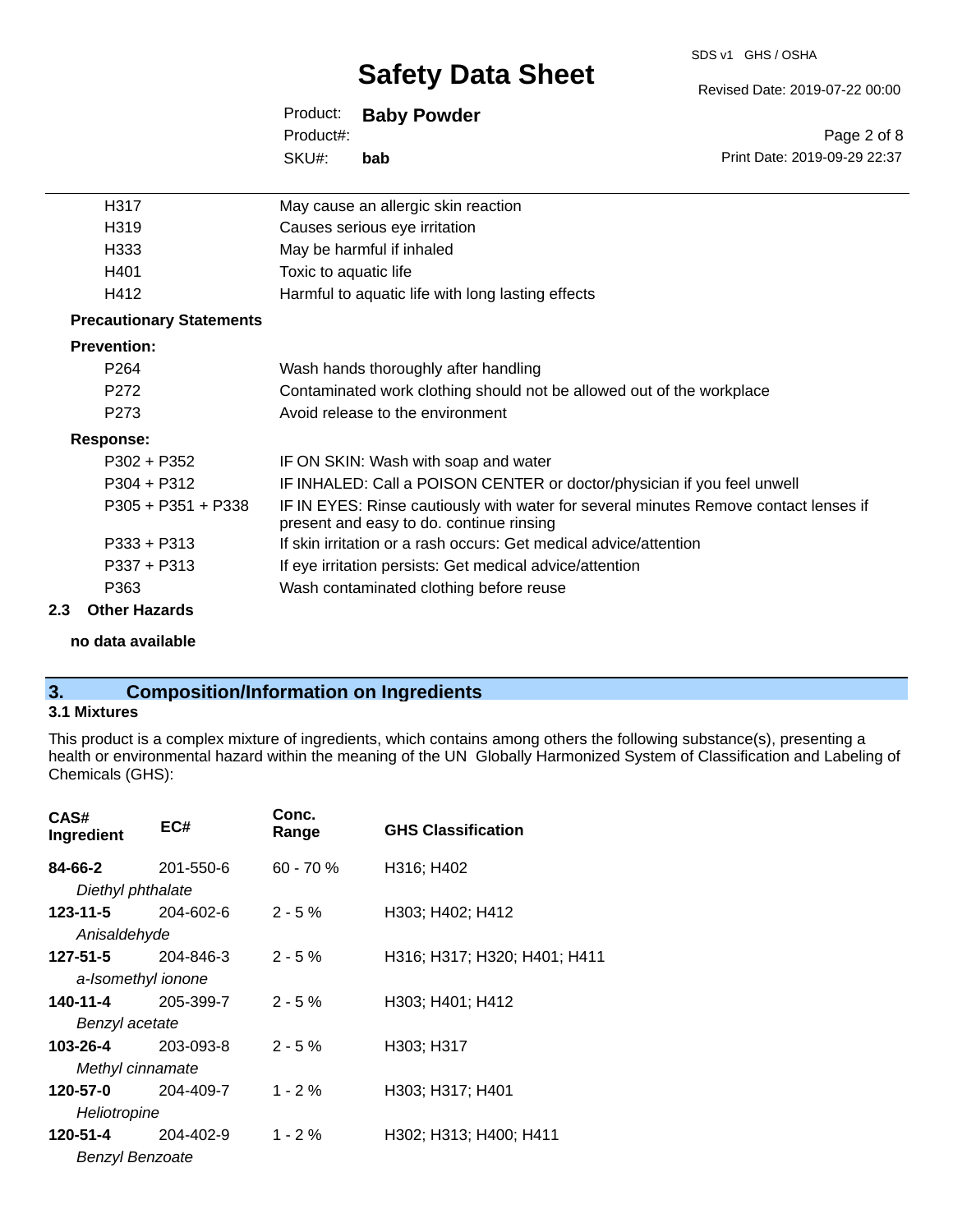SDS v1 GHS / OSHA

Revised Date: 2019-07-22 00:00

Print Date: 2019-09-29 22:37

Page 3 of 8

### Product: **Baby Powder**

Product#:

SKU#: **bab**

| CAS#<br>Ingredient     | EC#                                | Conc.<br>Range                                           | <b>GHS Classification</b>           |
|------------------------|------------------------------------|----------------------------------------------------------|-------------------------------------|
| 121-33-5<br>vanillin   | 204-465-2                          | $1 - 2%$                                                 | H303; H319                          |
| 103-45-7               | 203-113-5                          | $1 - 2%$                                                 | H318                                |
| Phenethyl acetate      |                                    |                                                          |                                     |
| $60 - 12 - 8$          | 200-456-2                          | $1 - 2%$                                                 | H302; H313; H316; H319              |
| phenethyl alcohol      |                                    |                                                          |                                     |
| 127-43-5               | 204-843-7                          | $1 - 2%$                                                 | H315; H317; H401; H411              |
| Methyl-ß-ionone        |                                    |                                                          |                                     |
| 106-24-1               | 203-377-1                          | $1 - 2%$                                                 | H303; H315; H317; H318; H402        |
| Geraniol               |                                    |                                                          |                                     |
| 115-95-7               | 204-116-4                          | $1 - 2%$                                                 | H227; H315; H317; H320; H402        |
| <b>Linalyl Acetate</b> |                                    |                                                          |                                     |
| $101 - 41 - 7$         | 202-940-9                          | $1 - 2%$                                                 | H303; H313                          |
|                        | Methyl phenylacetate               |                                                          |                                     |
| 2050-08-0              | 218-080-2                          | $1 - 2%$                                                 | H302; H400; H410                    |
| Amyl salicylate        |                                    |                                                          |                                     |
| 104-93-8               | 203-253-7                          | $0.1 - 1.0 %$                                            | H227; H302; H315; H361; H402        |
| p-Methylanisole        |                                    |                                                          |                                     |
| 80-54-6                | 201-289-8                          | $0.1 - 1.0 %$                                            | H227; H302; H315; H317; H361; H401; |
|                        | <b>Butylphenyl Methylpropional</b> |                                                          | H412                                |
|                        |                                    | See Section 16 for full text of GHS classification codes |                                     |

See Section 16 for full text of GHS classification codes which where not shown in section 2

Total Hydrocarbon Content (%  $w/w$ ) = 1.05

### **4. First Aid Measures**

### **4.1 Description of first aid measures Inhalation:** Remove from exposure site to fresh air and keep at rest. Obtain medical advice. **Eye Exposure:** FIUSh immediately with water for at least 15 minutes. Contact physician if symptoms persist. **Skin Exposure: Remove contaminated clothes. Wash thoroughly with water (and soap).** Remove contaminated clothes. Wash thoroughly with water (and soap). Contact physician if symptoms persist. **Ingestion: Rinse mouth with water and obtain medical advice. In all of the state of the Rinse mouth with water and obtain medical advice. 4.2 Most important symptoms and effects, both acute and delayed Symptoms:** no data available Risks: **Risks:** Refer to Section 2.2 "Hazard Statements" **4.3 Indication of any immediate medical attention and special treatment needed**

**Treatment:** Refer to Section 2.2 "Response"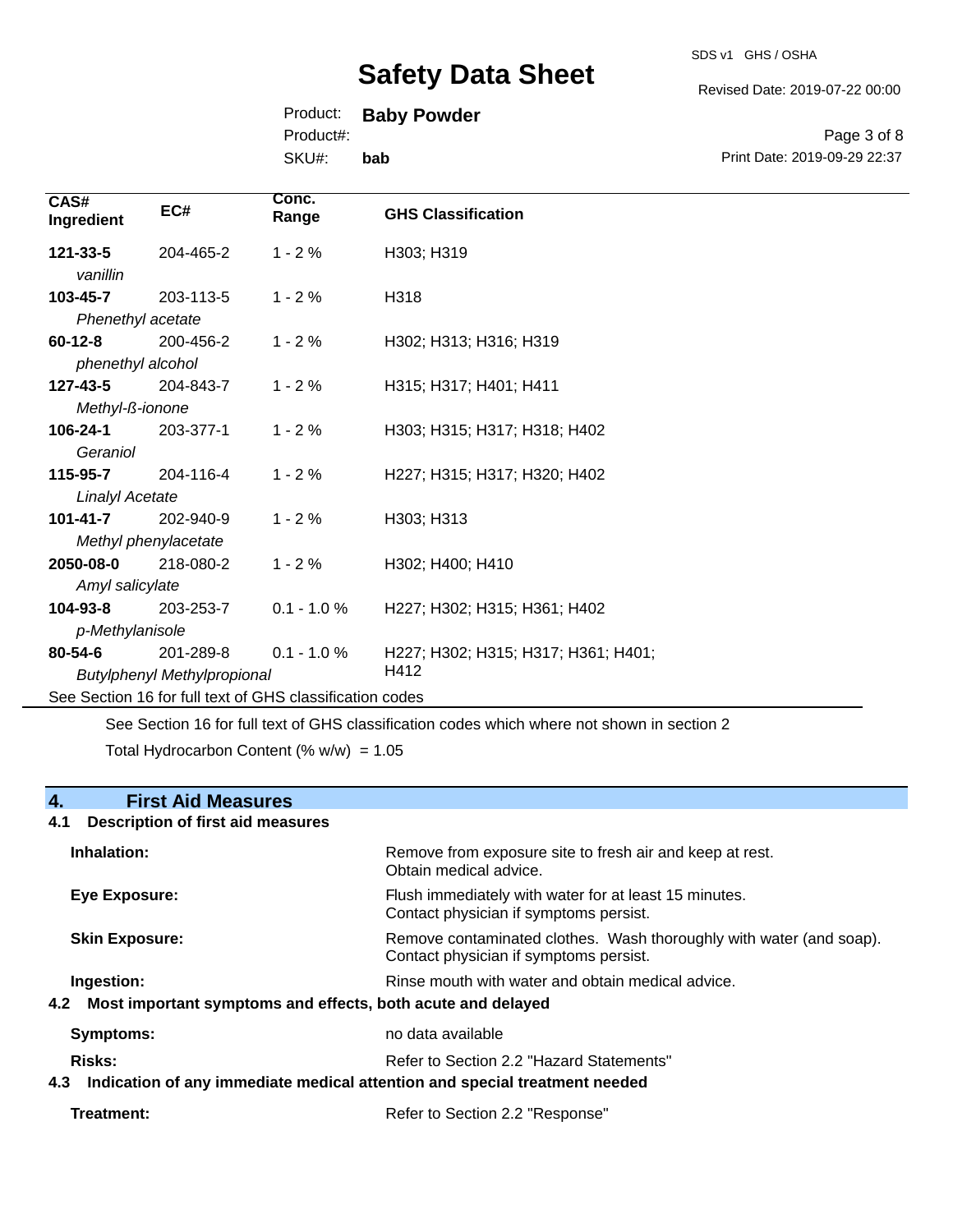SDS v1 GHS / OSHA

Revised Date: 2019-07-22 00:00

Product: **Baby Powder** SKU#: Product#: **bab**

Page 4 of 8 Print Date: 2019-09-29 22:37

| 5 <sub>1</sub><br><b>Fire-Fighting measures</b><br><b>Extinguishing media</b><br>5.1 |                                                   |
|--------------------------------------------------------------------------------------|---------------------------------------------------|
| Suitable:                                                                            | Carbon dioxide (CO2), Dry chemical, Foam          |
| Unsuitable<br>Special hazards arising from the substance or mixture<br>$5.2^{\circ}$ | Do not use a direct water jet on burning material |
| During fire fighting:<br><b>Advice for firefighters</b><br>5.3                       | Water may be ineffective                          |
| <b>Further information:</b>                                                          | Standard procedure for chemical fires             |

### **6. Accidental Release Measures**

#### **6.1 Personal precautions, protective equipment and emergency procedures**

Avoid inhalation and contact with skin and eyes. A self-contained breathing apparatus is recommended in case of a major spill.

#### **6.2 Environmental precautions**

Keep away from drains, soil, and surface and groundwater.

### **6.3 Methods and materials for containment and cleaning up**

Clean up spillage promptly. Remove ignition sources. Provide adequate ventilation. Avoid excessive inhalation of vapors. Gross spillages should be contained by use of sand or inert powder and disposed of according to the local regulations.

### **6.4 Reference to other sections**

Not Applicable

### **7. Handling and Storage**

#### **7.1 Precautions for safe handling**

Apply according to good manufacturing and industrial hygiene practices with proper ventilation. Do not drink, eat or smoke while handling. Respect good personal hygiene.

### **7.2 Conditions for safe storage, including any incompatibilities**

Store in a cool, dry and ventilated area away from heat sources and protected from light in tightly closed original container. Avoid uncoated metal container. Keep air contact to a minimum.

### **7.3 Specific end uses**

No information available

### **8. Exposure Controls/Personal Protection**

#### **8.1 Control parameters**

| <b>Exposure Limits:</b>      |                   |                              |              |       |             |                                                  |
|------------------------------|-------------------|------------------------------|--------------|-------|-------------|--------------------------------------------------|
| <b>Component</b>             |                   |                              | <b>ACGIH</b> | ACGIH | <b>OSHA</b> | <b>OSHA</b><br>TWA ppm STEL ppm TWA ppm STEL ppm |
| 84-66-2                      | Diethyl phthalate |                              |              |       |             |                                                  |
| 140-11-4                     | Benzyl acetate    |                              | 10           |       |             |                                                  |
| <b>Engineering Controls:</b> |                   | Use local exhaust as needed. |              |       |             |                                                  |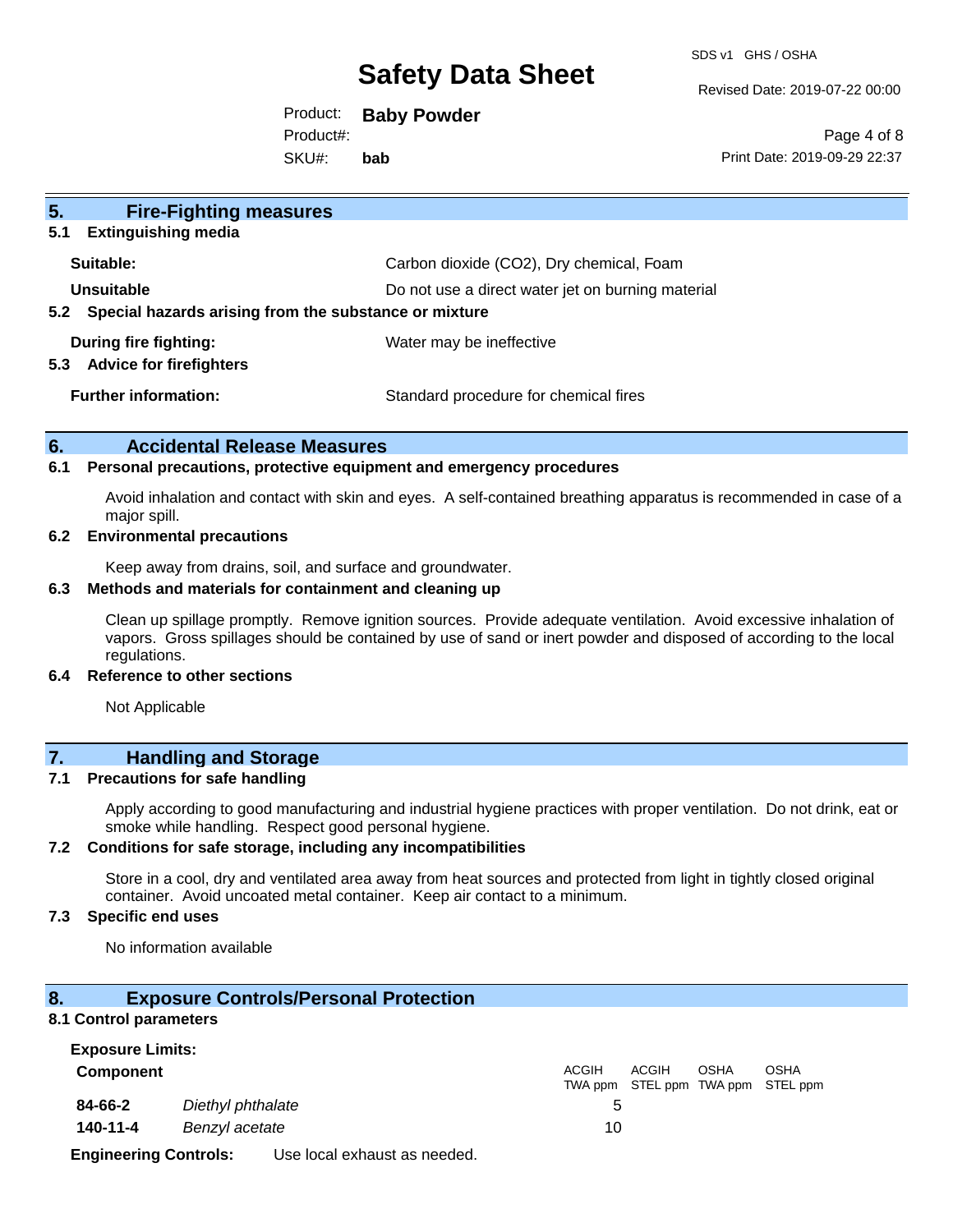SDS v1 GHS / OSHA

Revised Date: 2019-07-22 00:00

| Product:  | <b>Baby Powder</b> |
|-----------|--------------------|
| Product#: |                    |
| SKU#:     | bab                |

Page 5 of 8 Print Date: 2019-09-29 22:37

### **8.2 Exposure controls - Personal protective equipment**

| Eye protection:                | Tightly sealed goggles, face shield, or safety glasses with brow guards and side shields, etc.<br>as may be appropriate for the exposure |
|--------------------------------|------------------------------------------------------------------------------------------------------------------------------------------|
| <b>Respiratory protection:</b> | Avoid excessive inhalation of concentrated vapors. Apply local ventilation where appropriate.                                            |
| <b>Skin protection:</b>        | Avoid Skin contact. Use chemically resistant gloves as needed.                                                                           |

### **9. Physical and Chemical Properties**

### **9.1 Information on basic physical and chemical properties**

| Appearance:                  | Liquid                        |
|------------------------------|-------------------------------|
| Odor:                        | Conforms to Standard          |
| Color:                       | Colorless to Pale Yellow (G2) |
| <b>Viscosity:</b>            | Liquid                        |
| <b>Freezing Point:</b>       | Not determined                |
| <b>Boiling Point:</b>        | Not determined                |
| <b>Melting Point:</b>        | Not determined                |
| <b>Flashpoint (CCCFP):</b>   | >200 F (93.33 C)              |
| <b>Auto flammability:</b>    | Not determined                |
| <b>Explosive Properties:</b> | None Expected                 |
| <b>Oxidizing properties:</b> | None Expected                 |
| Vapor Pressure (mmHg@20 C):  | 0.0829                        |
| %VOC:                        | 0.08                          |
| Specific Gravity @ 25 C:     | 1.0850                        |
| Density @ 25 C:              | 1.0820                        |
| Refractive Index @ 20 C:     | 1.2807                        |
| Soluble in:                  | Oil                           |

### **10. Stability and Reactivity**

| 10.1 Reactivity                         | None                                               |
|-----------------------------------------|----------------------------------------------------|
| <b>10.2 Chemical stability</b>          | Stable                                             |
| 10.3 Possibility of hazardous reactions | None known                                         |
| <b>10.4 Conditions to avoid</b>         | None known                                         |
| 10.5 Incompatible materials             | Strong oxidizing agents, strong acids, and alkalis |
| 10.6 Hazardous decomposition products   | None known                                         |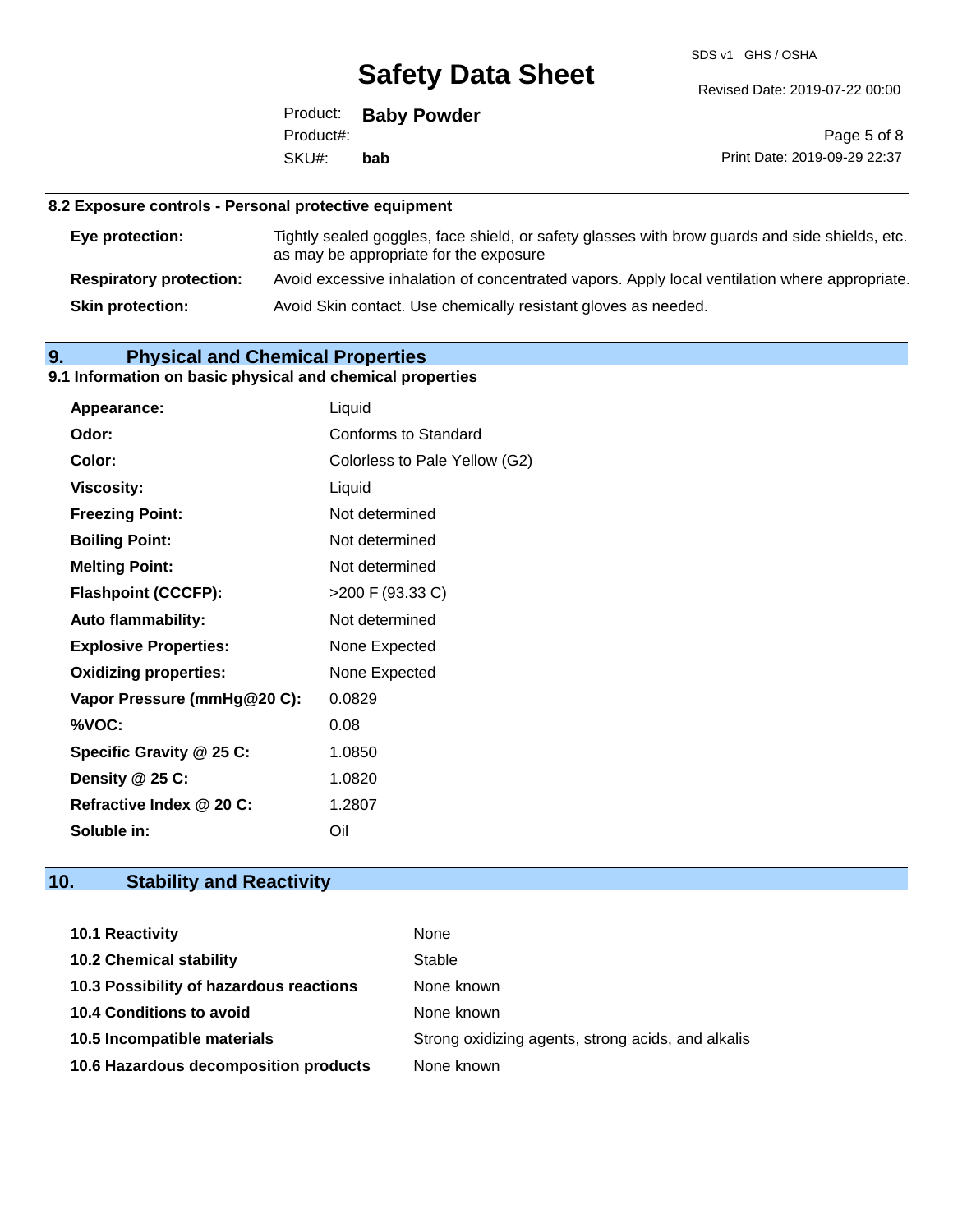SDS v1 GHS / OSHA

Revised Date: 2019-07-22 00:00

Product: **Baby Powder** SKU#: Product#: **bab**

Page 6 of 8 Print Date: 2019-09-29 22:37

| <b>Toxicological Information</b><br>11.                                                                             |                                                          |
|---------------------------------------------------------------------------------------------------------------------|----------------------------------------------------------|
| <b>11.1 Toxicological Effects</b>                                                                                   |                                                          |
| Acute Toxicity Estimates (ATEs) based on the individual Ingredient Toxicity Data utilizing the "Additivity Formula" |                                                          |
| Acute toxicity - Oral - (Rat) mg/kg                                                                                 | Not classified - the classification criteria are not met |
| Acute toxicity - Dermal - (Rabbit) mg/kg                                                                            | Not classified - the classification criteria are not met |
| Acute toxicity - Inhalation - (Rat) mg/L/4hr                                                                        | (LD50: 23.3166) May be harmful if inhaled                |
| <b>Skin corrosion / irritation</b>                                                                                  | May be harmful if inhaled                                |
| Serious eye damage / irritation                                                                                     | Causes serious eye irritation                            |
| <b>Respiratory sensitization</b>                                                                                    | Not classified - the classification criteria are not met |
| <b>Skin sensitization</b>                                                                                           | May cause an allergic skin reaction                      |
| <b>Germ cell mutagenicity</b>                                                                                       | Not classified - the classification criteria are not met |
| Carcinogenicity                                                                                                     | Not classified - the classification criteria are not met |
| <b>Reproductive toxicity</b>                                                                                        | Not classified - the classification criteria are not met |
| Specific target organ toxicity - single exposure                                                                    | Not classified - the classification criteria are not met |
| Specific target organ toxicity - repeated exposure                                                                  | Not classified - the classification criteria are not met |
| <b>Aspiration hazard</b>                                                                                            | Not classified - the classification criteria are not met |
|                                                                                                                     |                                                          |
| _______                                                                                                             |                                                          |

### **12. Ecological Information**

**12.1 Toxicity**

|                              | <b>Acute acquatic toxicity</b>     | Toxic to aquatic life                             |
|------------------------------|------------------------------------|---------------------------------------------------|
|                              | <b>Chronic acquatic toxicity</b>   | Harmful to aquatic life with long lasting effects |
| <b>Toxicity Data on soil</b> |                                    | no data available                                 |
|                              | <b>Toxicity on other organisms</b> | no data available                                 |
|                              |                                    |                                                   |
|                              | 12.2 Persistence and degradability | no data available                                 |
|                              | 12.3 Bioaccumulative potential     | no data available                                 |
| 12.4 Mobility in soil        |                                    | no data available                                 |
|                              | 12.5 Other adverse effects         | no data available                                 |
|                              |                                    |                                                   |

### **13. Disposal Conditions**

### **13.1 Waste treatment methods**

Do not allow product to reach sewage systems. Dispose of in accordance with all local and national regulations. Send to a licensed waste management company.The product should not be allowed to enter drains, water courses or the soil. Do not contaminate ponds, waterways or ditches with chemical or used container.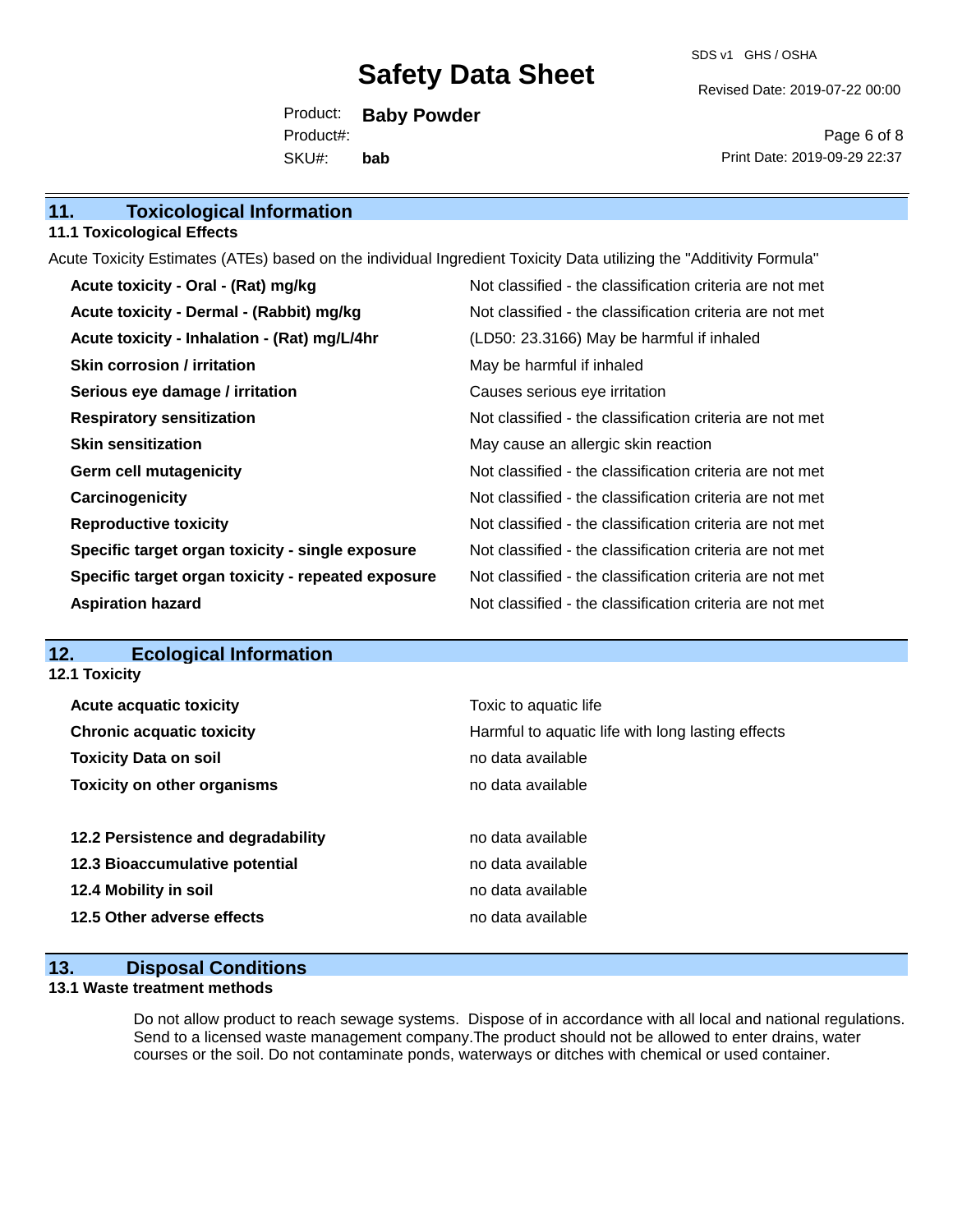Revised Date: 2019-07-22 00:00

Product: **Baby Powder** SKU#: Product#: **bab**

Page 7 of 8 Print Date: 2019-09-29 22:37

### **14. Transport Information**

| <b>Marine Pollutant</b><br>No            |              |                                     |                 |        |
|------------------------------------------|--------------|-------------------------------------|-----------------|--------|
| <b>Regulator</b>                         | <b>Class</b> | <b>Pack Group</b>                   | <b>Sub Risk</b> | UN-nr. |
| U.S. DOT (Non-Bulk)                      |              | Not Regulated - Not Dangerous Goods |                 |        |
| <b>Chemicals NOI</b>                     |              |                                     |                 |        |
| <b>ADR/RID (International Road/Rail)</b> |              | Not Regulated - Not Dangerous Goods |                 |        |
| <b>Chemicals NOI</b>                     |              |                                     |                 |        |
| <b>IATA (Air Cargo)</b>                  |              | Not Regulated - Not Dangerous Goods |                 |        |
| Chemicals NOI                            |              |                                     |                 |        |
| IMDG (Sea)                               |              | Not Regulated - Not Dangerous Goods |                 |        |
| <b>Chemicals NOI</b>                     |              |                                     |                 |        |
|                                          |              |                                     |                 |        |

### **15. Regulatory Information**

**U.S. Federal Regulations**

| <b>TSCA (Toxic Substance Control Act)</b> |                           |  | All components of the substance/mixture are listed or exempt |  |  |
|-------------------------------------------|---------------------------|--|--------------------------------------------------------------|--|--|
| 40 CFR(EPCRA, SARA, CERCLA and CAA)       |                           |  | This product contains the following components:              |  |  |
| 84-66-2                                   | $201 - 550 - 6$ 60 - 70 % |  | Diethyl phthalate                                            |  |  |
| <b>U.S. State Regulations</b>             |                           |  |                                                              |  |  |
| <b>California Proposition 65 Warning</b>  |                           |  | No Warning required                                          |  |  |
| <b>Canadian Regulations</b>               |                           |  |                                                              |  |  |
| <b>DSL</b>                                |                           |  | 100.00% of the components are listed or exempt.              |  |  |

### **16. Other Information**

### **GHS H-Statements referred to under section 3 and not listed in section 2**

| H227 : Combustible liquid                                 | H302: Harmful if swallowed                                     |
|-----------------------------------------------------------|----------------------------------------------------------------|
| H303 : May be harmful if swallowed                        | H313 : May be harmful in contact with skin                     |
| H315 : Causes skin irritation                             | H317 : May cause an allergic skin reaction                     |
| H318 : Causes serious eye damage                          | H320 : Causes eye irritation                                   |
| H361: Suspected of damaging fertility or the unborn child | H400 : Very Toxic to aquatic life                              |
| H402 : Harmful to aquatic life                            | H410 : Very toxic to aquatic life with long lasting<br>effects |
| H411 : Toxic to aquatic life with long lasting effects    |                                                                |
| <b>Total Fractional Values</b>                            |                                                                |
| (TFV) Risk                                                | <b>Risk</b><br>(TFV).                                          |
| (214.44) Acute Toxicity Inhalation, Category 5            | (9.93) Aquatic Chronic Toxicity, Category 3                    |
| (7.84) Skin Corrosion/Irritation, Category 3              | (3.98) Aquatic Acute Toxicity, Category 2                      |

(2.99) Eye Damage/Eye Irritation, Category 2A (2.84) Sensitization, Skin, Category 1B

- 
-